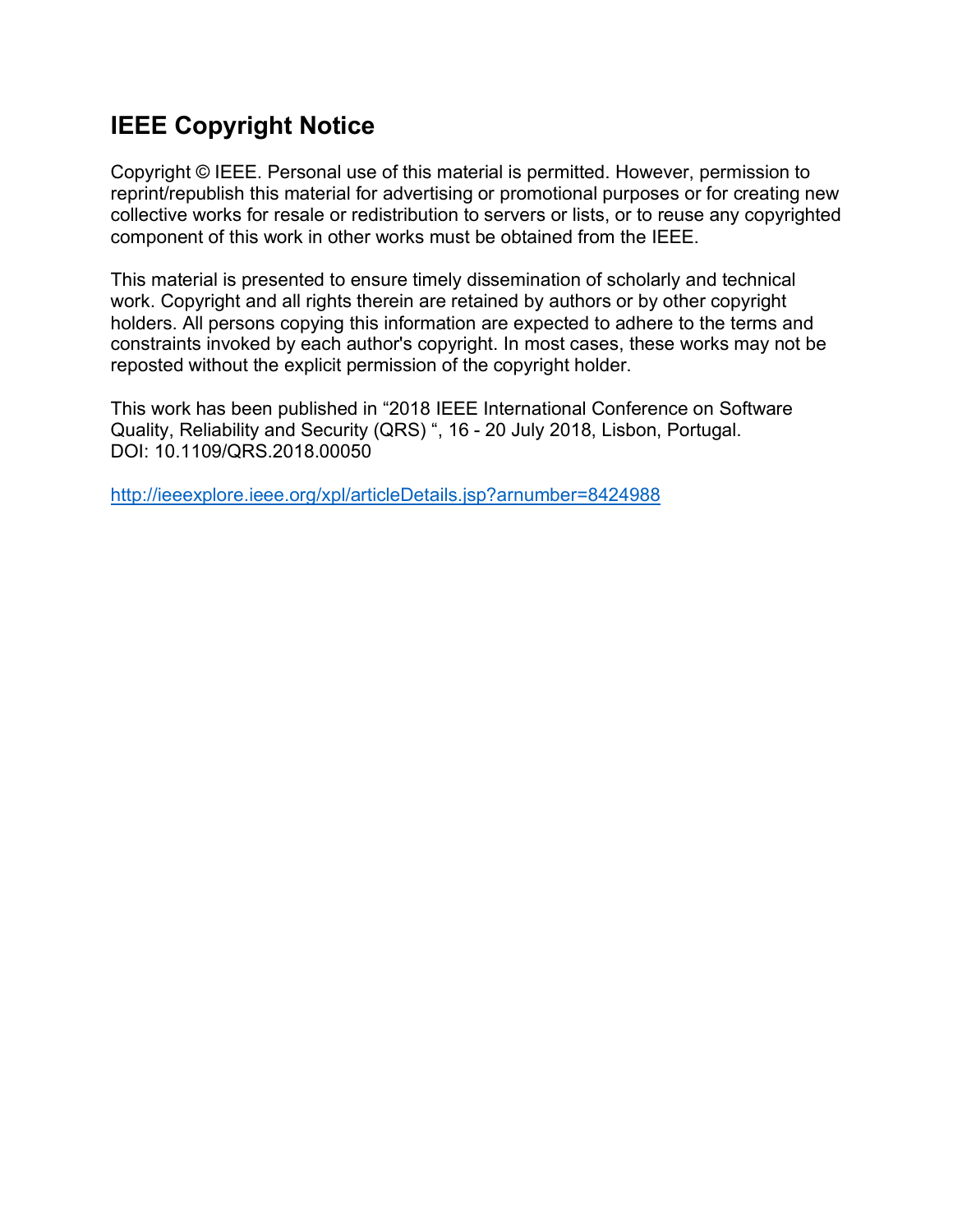# Hardening Application Security using Intel SGX

Max Plauth, Fredrik Teschke, Daniel Richter and Andreas Polze Operating Systems and Middleware Group Hasso Plattner Institute for Digital Engineering University of Potsdam, Germany {firstname.lastname}@hpi.uni-potsdam.de

*Abstract*—The release of Intel's *Software Guard Extensions* (SGX) refueled the interest in trusted computing approaches across industry and academia. The corresponding hardware is available, but practical usage patterns and applications are still lacking notable prevalence rates. This paper addresses this gap by approaching trusted computing from the point of view of a software engineer. To help developers in overcoming the initial hurdles of integrating SGX with existing code bases, a small helper library is presented. Furthermore, hardening strategies are identified and applied in a case study based on the simple KISSDB database, demonstrating how SGX can be used in practice.

*Keywords*-Secure Processing, Enclaves, Trusted Computing

#### I. INTRODUCTION

<span id="page-1-3"></span>Cloud computing has proven itself as a viable and popular business model, making data security a very hot topic. Encryption as a way of securely *transporting* data is a time-proven concept. By comparison, techniques for secure data *processing* are still in their infancy. For some time now there have been trusted computing approaches addressing the challenges of secure processing [\[1\]](#page-6-0), however they have not gained the traction and prevalence they may have deserved, yet. Among such solutions are *Trusted Platform Modules* and ARM's *TrustZone* security extensions. Recently, Intel has started shipping its *Software Guard Extensions* (SGX) in many of its newer CPU models released after late 2015. As a result thereof, the widespread availability of trusted computing hardware is foreseeable, catering for the growing demand for trustworthy applications in the field of cloud computing.

SGX is drawing a lot of attention from the research community, bringing forth many innovative, yet academic use cases [\[2\]](#page-6-1)–[\[4\]](#page-6-2). In practice however, SGX still has to pick up traction, even though the technology is available and ready for being used. Recent revelations about SGX enclaves being susceptible to the *Spectre* vulnerability [\[5\]](#page-6-3), [\[6\]](#page-6-4) have not helped in improving the reputation of hardware-based trusted computing approaches. However, even in the light of *Spectre*, it is the high complexity [\[7\]](#page-6-5) of SGX that appears to be a major inhibitor for wide utilization of the technology, requiring profound knowledge in the fields of cryptography, operating systems, and hardware design.

We address this issue by taking a practical perspective, approaching the challenges of trusted computing in distributed scenarios from a *software engineer's point of view*. The goal

of this paper is to show how developers can harden their applications today, based on the following contributions:

- We provide a brief overview of the core aspects of SGX.
- $\bullet$  We present a helper library<sup>[1](#page-1-0)</sup> assisting developers in overcoming the hurdles of integrating the official SGX *Software Development Kit* (SDK) with their code base.
- In a case study, we demonstrate the steps necessary for porting existing applications to run inside SGX enclaves, using the KISSDB database as an exemplary application.<sup>[2](#page-1-1)</sup>

Hereinafter, this paper is structured as follows: [Section II](#page-1-2) provides background about the Intel *Software Guard Extensions*, after which [Section III](#page-2-0) covers the basics of enclave development. Subsequently, [Section IV](#page-2-1) introduces a helper library that alleviates the process of getting started with SGX. Afterwards, a case study is conducted in [Section V,](#page-4-0) demonstrating the steps necessary to port the KISSDB database to run inside SGX enclaves. Lastly, [Section VI](#page-5-0) takes care of bringing this paper into line with the landscape of related works before a conclusion is reached in [Section VII.](#page-6-6)

# II. BACKGROUND

<span id="page-1-2"></span>The *Software Guard Extensions* (SGX) are implemented entirely in the CPU hardware, with the functionality being exposed through an instruction set extension. SGX protects individual software modules in so-called "enclaves", which are encrypted, process-like memory regions containing the code, as well as stack and heap memory of the trusted module. Hence, compared to other trusted computing approaches, the *trusted computing base* (TCB) is very small, comprising only the protected module and the SGX implementation on the CPU.

SGX changes the memory access semantics by introducing a protection scheme inverse to the existing privilege levels [\[7\]](#page-6-5). Enclaves are protected from being accessed from privileged code, even from code running in *system management mode* (SMM), as well as from *direct memory access* (DMA) [\[8\]](#page-6-7). When enclave memory is loaded from DRAM into CPU cache, the memory contents are decrypted and the CPU enforces isolation by checking whether it is currently executing code of the correct enclave. When a memory page is evicted from the CPU caches, it is encrypted and integrity-protected [\[9\]](#page-6-8). [Figure 1](#page-2-2) illustrates how enclaves relate to existing privilege levels.

<span id="page-1-1"></span><span id="page-1-0"></span><sup>1</sup><https://github.com/ftes/sgx-lib> <sup>2</sup><https://github.com/ftes/kissdb-sgx>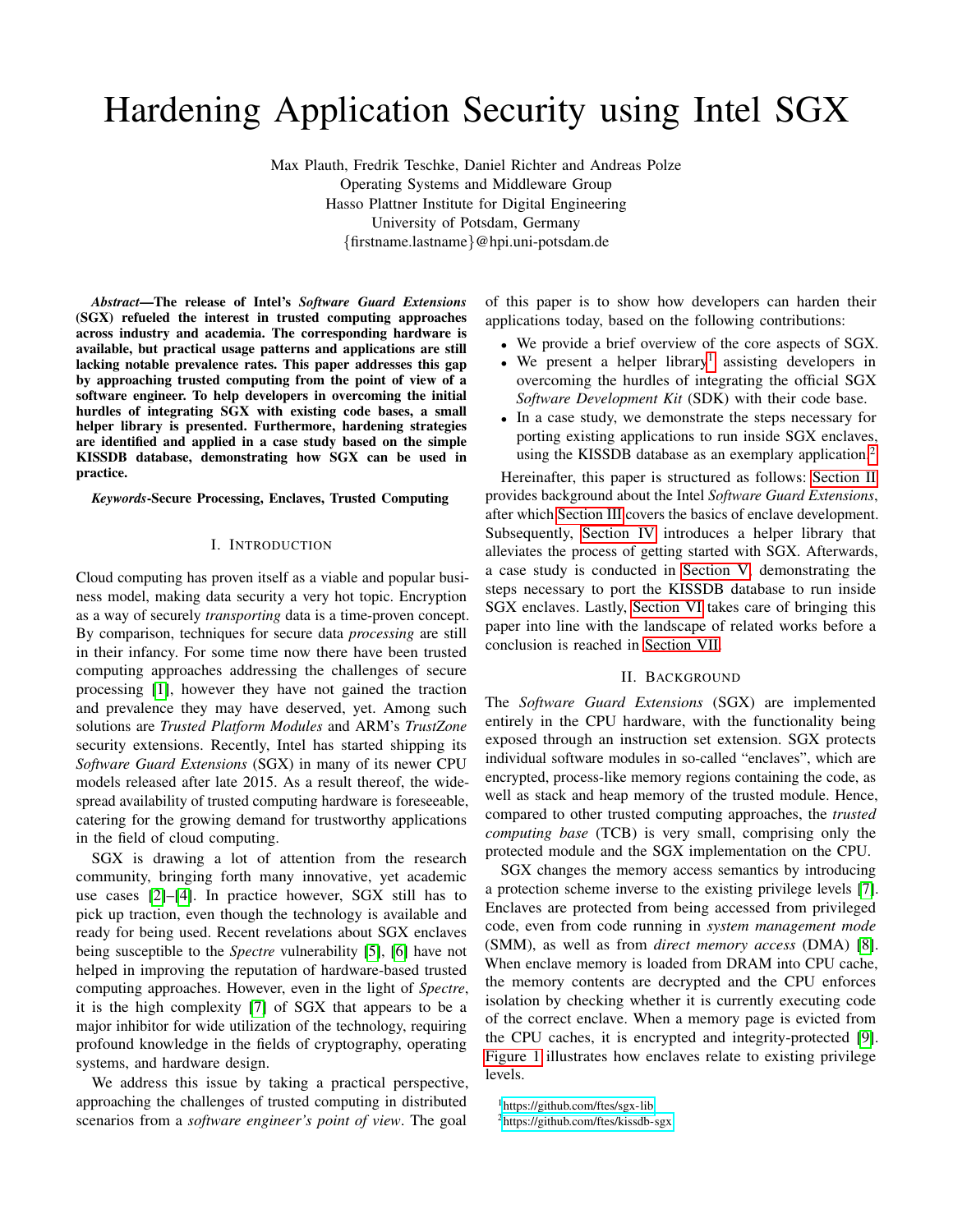

<span id="page-2-2"></span>Fig. 1. Intel SGX enclave within the privilege level hierarchy. Illustration adapted from [\[7\]](#page-6-5).

SGX relies on the untrusted operating system to perform its regular management tasks such as scheduling and memory allocation, including the steps for setting up an enclave. Enclave attestation is used to expose any attempts by a malicious operating system to load a tainted enclave. Each SGX-capable CPU has an embedded cryptographic private key. Using a special group signature scheme, the CPU uses this key to attest the state of an enclave [\[10\]](#page-6-9). Attestation can occur locally to set up secure communication channels between different enclaves on the same CPU [\[11\]](#page-6-10). Attestation can also be performed remotely, in which case the attestation is not performed entirely in hardware, but relies on so-called "architectural enclaves" [\[7\]](#page-6-5). These enclaves increase the software portion of the TCB, yielding a major point of criticism towards SGX.

Code running in an enclave may not execute certain calls, hence illegal calls can only be handled by an untrusted wrapper [\[12\]](#page-6-11). Among the set of illegal calls are instructions which may cause a *VMEXIT*, input/output instructions and instructions which require a change in privilege levels (e.g. system calls) [\[13\]](#page-6-12). An enclave can use a key derived from its identity (initial measurement) to encrypt any data it wishes to expose to the untrusted world.

Multiple threads can be active at the same time in an enclave [\[8\]](#page-6-7). The number of threads must be defined statically before the enclave is initialized. Also, the maximum enclave size in terms of memory must be specified before the enclave is initialized. Even though SGX 2 allows a dynamic number of threads and dynamic memory size, no hardware capable of SGX 2 is available at the time of writing. CPUs capable of SGX 1 have been available since late  $2015$ .<sup>[3](#page-2-3)</sup>

# III. ENCLAVE DEVELOPMENT

<span id="page-2-0"></span>Intel offers a *Software Development Kit* (SDK) for authoring enclaves and integrating them into an application. The SDK is available for both Windows and Linux, providing the following features [\[13\]](#page-6-12), [\[14\]](#page-6-13):

- Language support: Currently, C and C++ are the only programming languages supported by the SDK.
- Interface definition: An enclave's interface is defined in the *Enclave Definition Language* (EDL).

<span id="page-2-3"></span><sup>3</sup><https://github.com/ayeks/SGX-hardware>

- Debugging: Enclaves can be operated in debug mode, in which case all protection mechanisms are disabled.
- Simulation mode: In the absence of SGX hardware, the hardware can be simulated for development purposes.
- Trusted library: Helper functions for enclave development, including a subset of the standard C library (e.g. without file input/output), random number generation, cryptographic primitives, key exchange and data sealing.
- Complete authoring chain: Enclaves can be compiled and signed so that they can be used in production.

An example EDL interface definition is shown in [Listing 1.](#page-2-4) It is divided into a trusted (E-call) and untrusted (O-call) section. Based on this interface, the SDK generates proxy functions. For all *trusted* functions (E-calls), proxies are generated for the untrusted wrapper. For all *untrusted* functions (O-calls), proxies are generated for the enclave.

The proxy code is necessary for parameter marshalling. The function signature includes additional annotations for the parameters. The annotations show the direction of data flow (in, out, user\_check). If *in* (and/or *out*) are specified, the proxy code will copy the parameter by value before calling the function (and/or afterwards). A pass-by-reference can be achieved with *user check*. Pass-by-value is recommended for security reasons since enclaves cannot rely on untrusted memory to be stable.

```
enclave {
trusted {
 public void add_secret(int secret);
  public void print_secrets();
  public void test_encryption();
 public void set_key([in, size=128] uint8_t *key);
 };
 from "sgx_lib.edl" import *;
untrusted {
        };
};
```
Listing 1. The Enclave Definition Language (EDL) file demonstrates the differentiation between functions in the trusted and untrusted world.

The proxy needs to know how much data to copy for pointer arguments. This is handled by the annotations *size, sizefunc* and *count*. The first two define the size of an individual element statically or dynamically. The number of elements can be defined with *count* either statically as a number or dynamically by referencing a different scalar parameter. For a full reference of EDL, see [\[14\]](#page-6-13).

In addition to the architectural enclaves (remote attestation etc.), Intel also provides some helper enclaves as part of the *Platform Software* (PSW). These enclaves expose functionality such as monotonic counters and trusted time [\[14\]](#page-6-13). They can be accessed via trusted library functions included in the SDK.

# IV. SGX HELPER LIBRARY

<span id="page-2-1"></span>To enable easier and faster prototyping, a helper library wrapping the SDK has been developed over the course of the case study presented in [Section V.](#page-4-0) The library contains scripts and wrapper functions that make working with the SDK easier by addressing the four central aspects of enclave development discussed hereinafter.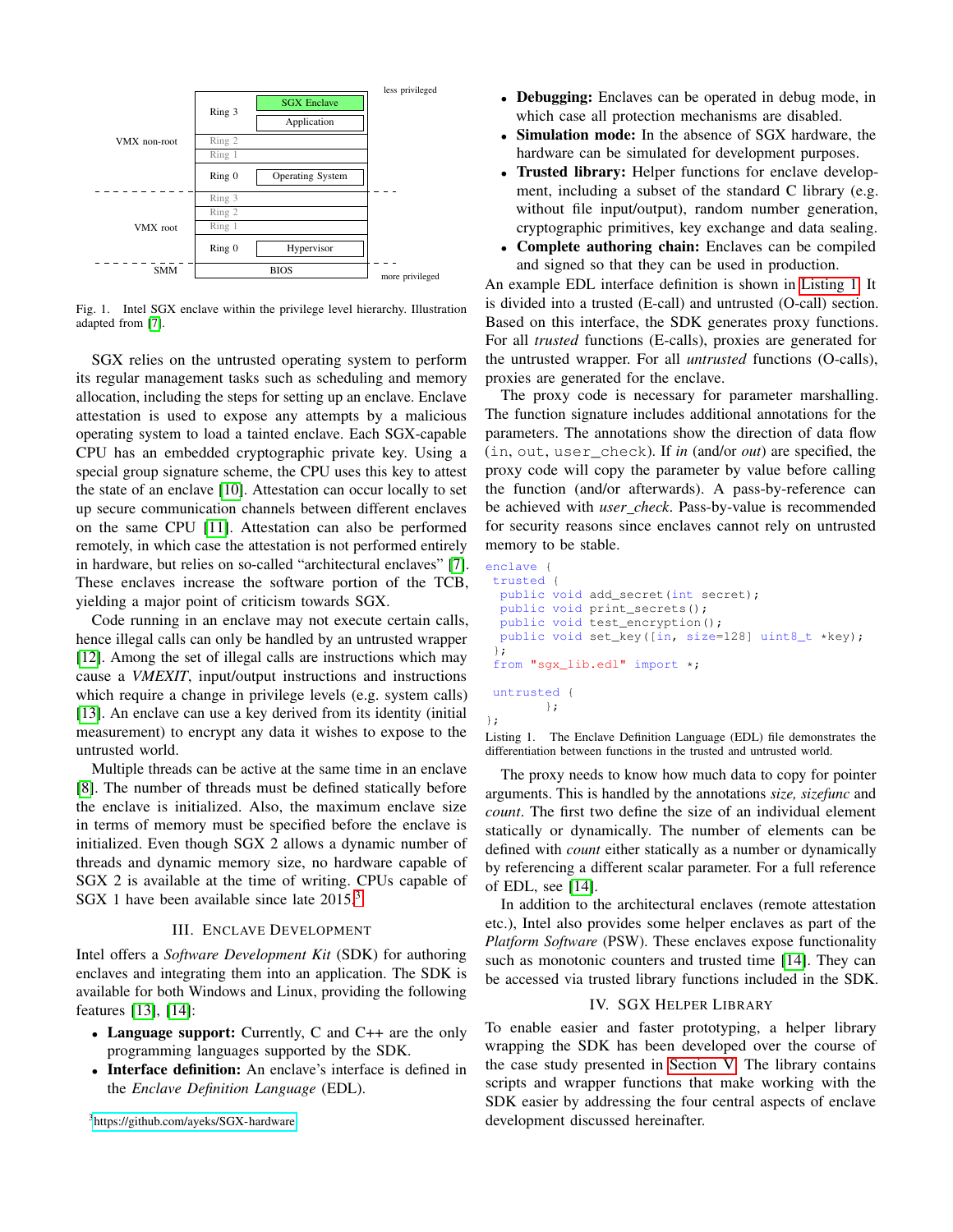#### *A. Generation of O-call Proxies*

O-call proxies are a necessity whenever required functions of the C library live outside of the enclave. In such cases, a shim is needed inside the enclave to proxy calls to the outside world, as illustrated in [Figure 2.](#page-3-0) Since defining these proxies involves touching several files and repeatedly inserting a similar method signature, we automated this process by introducing the script add\_ocall.sh. As an example, consider adding a proxy for the \_ftelli64 Windows C library function. The helper script has to be called as exemplified in [Listing 2.](#page-3-1)

<span id="page-3-1"></span>sgx-lib/add\_ocall.sh "int64\_t \_\_ ftelli64([user\_check]  $\hookrightarrow$   $\mathsf{JFILE} \star \mathsf{Jfile}$ ;"

Listing 2. Example invocation of O-call generation script. The script generates EDL code, trusted header code and trusted and untrusted proxy implementations.

From a developers point of view, it would be desirable for the enclave code to directly link against the C library implementation. Theoretically, the SDK supports this feature by adding a corresponding declaration to a function signature in the EDL file [\[14\]](#page-6-13). However, the generated stub in the enclave has a different signature in case the function has a return value. The generated signature of the trusted fopen O-call is shown in [Listing 3.](#page-3-2)

<span id="page-3-2"></span>void fopen(FILE\* retVal, const char\* filename, const ,→ char\* mode);

Listing 3. For generated O-calls, the SDK modifies the signature and passes return values via pointer parameters.

To use unmodified legacy code in an enclave, the library functions must have the exact same signature. To provide trusted functions with the original signature, the functions had to be overloaded in the enclave, which is not possible in C. The O-call proxies generated by our custom add\_ocall.sh script bypass this issue by appending the  $\text{\_\text{ocall}}$  suffix. Additionally, an untrusted proxy implementation is generated, delegating the call to the C library implementation.



<span id="page-3-0"></span>Fig. 2. Interaction of proxies generated by Intel's SDK and the helper library. The SDK proxies deal with parameter handling, whereas the untrusted library proxy delegates to the C library.

#### *B. Error Code Handling*

A variety of error codes is defined for SGX, which are frequently used by many SDK functions and the generated proxies. Since looking up error codes manually is tedious and time-consuming, our helper library contains a trusted and untrusted utility function to check return values. The descriptions are scraped from the Intel SDK's sgx\_error.h.

# *C. Easy-to-Use Encryption*

Even though the SDK includes a cryptography library, some of the SDK's cryptography functions are cumbersome to use. Due to the use of block ciphers and nonces the encrypted/sealed data size is not trivial to determine. In addition to a thin wrapper for data sealing, the helper library provides an extensive wrapper for encryption. Regular encryption must be used whenever the developer needs to be in control of the encryption key. This is often the case when encrypted data from the unsafe world is provided as an input which has not been encrypted by the enclave itself. Also, encryption adds far less overhead than the data sealing operations performed by the SDK as presented in [Subsection](#page-4-1) V-A. [Listing 4](#page-3-3) demonstrates the corresponding functions exposed by the library.

```
uint32_t get_sealed_data_size(uint32_t
    ,→ plaintext_data_size);
int seal(const void* plaintext_buffer, uint32_t
    ,→ plaintext_data_size, sgx_sealed_data_t*
    ,→ sealed_buffer, size_t sealed_data_size);
int unseal(void* plaintext_buffer, uint32_t
    ,→ plaintext_data_size, sgx_sealed_data_t*
    \leftrightarrow sealed_buffer);
uint32_t get_encrypted_data_size(uint32_t
    ,→ plaintext_data_size);
int encrypt (const void* plaintext_buffer, uint32_t
    ,→ plaintext_data_size, sgx_lib_encrypted_data_t
    ,→ * encrypted_buffer, sgx_aes_ctr_128bit_key_t*
    ,→ key);
int decrypt(void* plaintext_buffer, uint32_t
    ,→ plaintext_data_size, sgx_lib_encrypted_data_t
    ,→ * encrypted_buffer, sgx_aes_ctr_128bit_key_t*
    \leftrightarrow key);
```
Listing 4. An extract of sgx\_lib\_t\_crypto.h demonstrates the simplicity of the encryption functionality provided by the helper library.

Encryption/decryption is done using AES block cipher in counter mode (sgx\_aes\_ctr\_encrypt library function). According to NIST, counter mode encryption is efficient because output blocks can be derived in parallel, even before the complete payload is available [\[15\]](#page-6-14). NIST also mandates that the counter must be unique over all messages encrypted under the same key. If the counter space is large enough compared to the payload sizes, the encryption key can be re-used if the initial counter – also known as *initialization vector* (IV) or nonce – is chosen at random.

The library-provided encrypt function chooses a random IV using SGX's trusted source of randomness by calling sgx\_read\_rand. The IV is added to the encrypted output. The decrypt function does the opposite: It reads the nonce from the beginning of the input data and uses it to decrypt the data.

# *D. Transparent Encryption of Input/Output*

The concept of transparent de- and encryption of input/output data has been frequently proposed in related work (see [Section VI\)](#page-5-0). Transparent encryption protects data operated on by legacy code without requiring any code modifications. The library implements this concept by intercepting calls to the C library for file input/output. Developers can choose the desired security level at compile time using macros: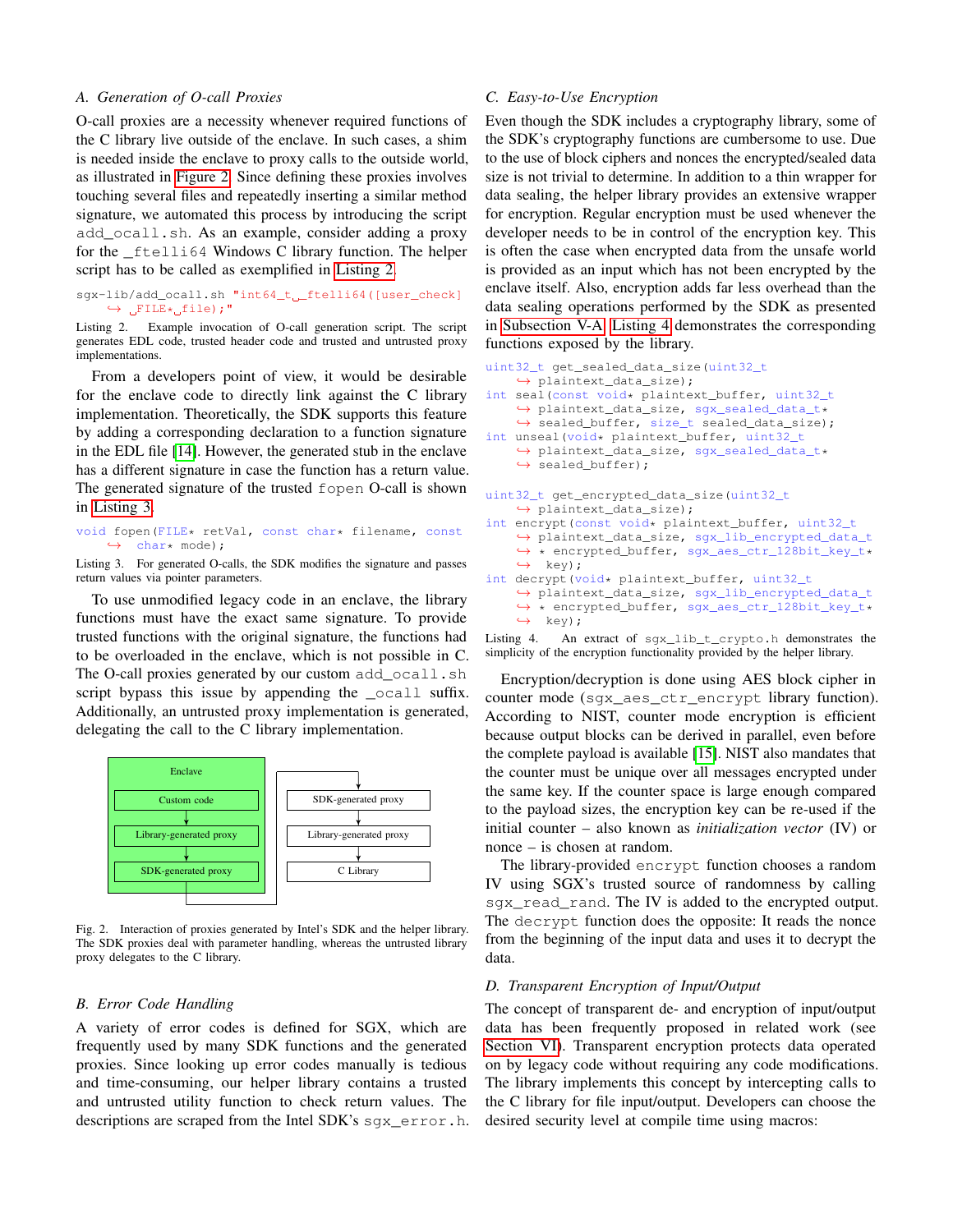- No security: Useful during development, file input/output occurs in plain text.
- Encryption with custom key: Useful for debugging. A symmetric encryption key is required, which can be set using set\_secure\_io\_key().
- Data sealing: This is the default option and seals all input/output to the enclaves identity.

#### V. CASE STUDY: KISSDB

<span id="page-4-0"></span>In this section we present a case study, covering the process of hardening an existing *Database Management System* (DBMS) using SGX. We chose a DBMS because it is an interesting target for trusted computing techniques, as stored data may be sensitive, requiring protection from the infrastructure provider or other tenants. In order to avoid excessively complex code bases, we are using KISSDB<sup>[4](#page-4-2)</sup> as a test subject, a very simple key/value store implemented in plain C using only standard string and file input/output functions. KISSDB stores key/value pairs of fixed size and does not provide any processing, but only offers a put/get interface as well as iterators. [Figure 3](#page-4-3) illustrates the simplicity of KISSDB's database file layout.



<span id="page-4-3"></span>Fig. 3. Visualization of the KISSDB file layout. Meta data (header and hash tables) is not encrypted.

In this case study, Intel SGX is used to protect the data KISSDB operates on. The focus is laid on which part of KISSDB can be extracted, and how it can be secured transparently using the helper libraries features presented in [Section IV.](#page-2-1)

# <span id="page-4-1"></span>*A. Design Decisions*

During the process of hardening KISSDB, several design decisions were made concerning enclave design, scope of enclaves, decomposition, handling of meta data, iterators, and cryptographic strategies. In this section, we report these design decisions as well as the reasons for them. The resulting architecture is shown in [Figure 4.](#page-4-4)

*1) Enclave Design:* With the goal of keeping the enclave as small as possible, we decided to only move application code into the enclave, with a shim C library being employed to utilize the external host C library. Also, this option is the easiest to implement, even though it results in a large enclave interface.

*2) Scope of Enclaves:* Since KISSDB does not support concurrency, only one enclave needs to be set up per database file. As a result thereof, one enclave is set up per invocation of the open() function.

*3) Decomposition:* KISSDB is not sub-divided into trusted and untrusted functionality. A single enclave is used for all trusted functionality. KISSDB has such a small code base, it would add unnecessary complexity to identify parts that should be pulled out. KISSDB does not support any data processing, which otherwise would have been a likely candidate.

*4) Plain Text Meta Data:* Meta data (header, hash tables) is stored in plain text. This keeps the required changes to the legacy code base to a minimum as discussed later on in [Subsection V-B.](#page-5-1) This has the following security implications:

- The meta data is not protected, disclosing the number of entries as well as the key and value size.
- The key hashes are not encrypted. If the hash scheme is not cryptographically secure, an attacker may learn information about the hash values.
- Also, if the key space is small or non-uniformly distributed, an attacker may learn information about the keys by precomputing all (or all likely) key hashes.

*5) Iterators:* A KISSDB iterator is a cursor which allows iterating through all values. The cursors position is identified by the hash table page number and item offset within that page. Several iterators can exist in parallel for a single database. The iterator is something that inherently belongs to the consumer using the iterator, hence the iterator data (page number and page offset) is stored outside of the enclave. This way the enclave remains stateless. Since the meta data is stored in plain text, this is property does not pose an additional security threat.

*6) Encryption versus Data Sealing:* Data sealing encrypts the data with a key derived from the enclave's identity. This identity is based only on the initial state (code) of the enclave. Instead, we decided to empower users to specify the encryption key upon creation of a KISSDB instance (open() in [Figure 4\)](#page-4-4).



<span id="page-4-4"></span>Fig. 4. Visualization of hardened KISSDB architecture.

<span id="page-4-2"></span><sup>4</sup><https://github.com/adamierymenko/kissdb>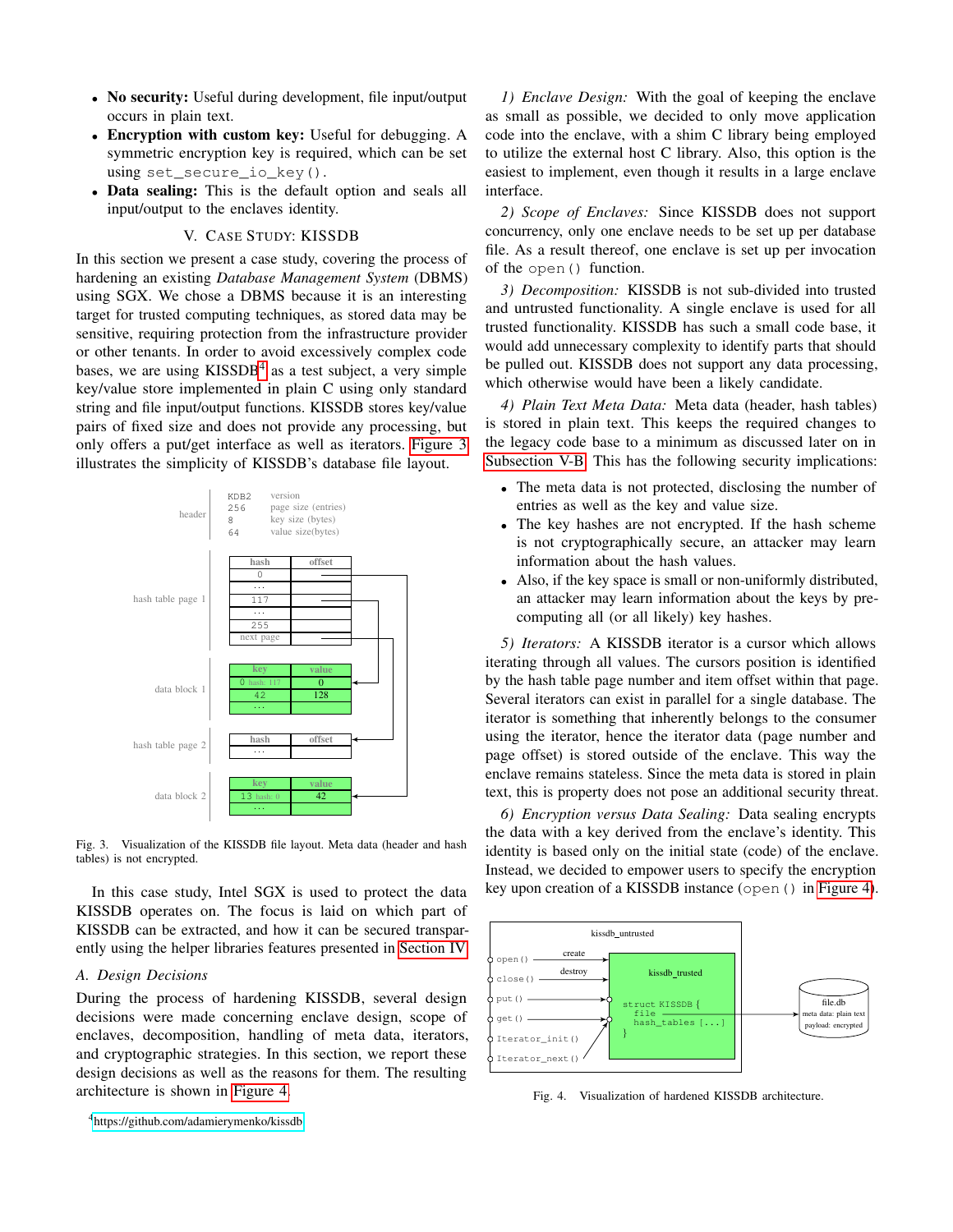#### <span id="page-5-1"></span>*B. Implementation*

This section highlights some implementation details.

*1) Proxies in untrusted wrapper:* The untrusted wrapper acts as a proxy to the enclave. The open and close functions must also set up and destroy the enclave. For this purpose, they use the library's helper functions. [Listing 5](#page-5-2) shows parts of the enclave's interface definition.

```
public void KISSDB_close_ecall();
public int KISSDB_get_ecall([in, size=key_size]
    ,→ const void *key, [out, size=value_size] void
   ,→ *vbuf, unsigned long key_size, unsigned long
   ,→ value_size);
```
Listing 5. Extract of the enclave interface (EDL).

[Listing 6](#page-5-3) shows the corresponding implementation of the untrusted wrapper which delegates to the SDK-generated proxies.

```
void KISSDB_close(KISSDB *db) {
  KISSDB_close_ecall(db->eid);
  destroy enclave(db->eid);
  memset(db, 0, sizeof(KISSDB));
}
int KISSDB_get(KISSDB *db, const void *key, void *
    \leftrightarrow vbuf) {
  int retval;
  KISSDB_get_ecall(db->eid, &retval, key, vbuf, db->
      ,→ key_size, db->value_size);
  return retval;
}
```
Listing 6. Extract of the SDK-generated E-call proxies (C).

*2) Plain text meta data:* For the case study, the library was configured to transparently encrypt all file input/output (see [Section IV\)](#page-2-1). The meta data should be stored in plain text, so a distinction has to be made between meta data and payload. This option requires the least changes to KISSDB's code.

The key and value size (which are also written to the file header) are adapted to include the cryptographic nonce and rounded to the next cipher block size. By keeping the header and hash tables in plain text, KISSDB's file navigation logic does not have to be altered. The offset calculation is preserved.

*3) Different trusted/untrusted data structures:* The database structure is used both inside and outside of the enclave. Different fields are required inside and outside of the enclave. The hash tables are held only in enclave memory to facilitate encrypting them in future. The untrusted wrapper on the other hand must hold the enclave ID. This is needed for accessing E-calls and destroying the enclave.

Passing the encryption key in the plain via the untrusted wrapper breaks security. This functionality was explicitly excluded from the scope of this case study for the sake of simplicity.

# *C. Unresolved Issues*

To keep the extents of this case study manageable, several aspects had to be excluded from the scope of our report. Without addressing these issues, several critical security issues remain, prohibiting production use. The list of unresolved aspects include attestation and key provisioning, file integrity and freshness, cryptographic hash functions, and file layouts.

*1) Attestation and Key-Provisioning:* In a production setting, the consumer should attest the enclaves identity and at the same time perform a key exchange with the enclave (see [Section III\)](#page-2-0). With the exchanged key, the database encryption key could be provisioned securely.

*2) File Integrity and Freshness:* Cryptographic mechanisms should be utilized to ensure file integrity. Suitable candidates for ensuring freshness of the file include monotonic counters, such as the ones provided by the Intel SDK. However, this approach also requires additional considerations, e.g. in order to enable migrating of database files between machines.

*3) Cryptographic Hash Function:* KISSDB uses the *djb2* hash function to compute key hashes. This is not a cryptographic hash function. The hash tables (which are not encrypted) thus may leak information about the keys, even if the key space is large and uniformly distributed. It should be replaced with a cryptographic hash function.

*4) File Layout:* The file layout is deterministic. If values are added in the same order, the file layout will always be the same. Knowing the consumer's behavior, this weakness opens the door for known plain text attacks. This could occur if a consumer writes a fixed value upon opening the database (e.g. version information).

#### VI. RELATED WORK

<span id="page-5-0"></span>This section presents related work on hardening applications using Intel SGX as a trusted computing solution. First, application-specific approaches are listed. Afterwards, general approaches are described.

#### *A. Application-Specific Approaches*

*1) Verifiable Confidential Cloud Computing (VC3) [\[16\]](#page-6-15):* In VC3, secure map-reduce jobs are executed in enclaves using an unmodified version of Hadoop. With Hadoop taking programs (jobs) as input, it is sufficient to protect these jobs. The Hadoop engine runs outside of the enclave. VC3 manages to protect against a malicious Hadoop engine by protecting the integrity of the overall result using only the map-reduce jobs.

*2) SecureKeeper [\[4\]](#page-6-2):* The approach extends SecureKeeper, keeping ZooKeeper data protected within enclaves. To this end, parts of the ZooKeeper functionality are refactored. Furthermore, the authors analyze memory access speeds in SGX and give recommendations on memory management in enclaves.

#### *B. General Approaches*

*1) Haven [\[3\]](#page-6-16):* The approach by Microsoft uses SGX to isolate an entire legacy application within an enclave, with the *Drawbridge* library operating system providing all required library and runtime functionalities within the enclave. The Drawbridge LibOS is a trimmed down version of Windows 8 refactored to run as a set of libraries within the picoprocess. While this approach results in comparatively large enclaves, the interface between the enclave and the untrusted world is kept minimal.